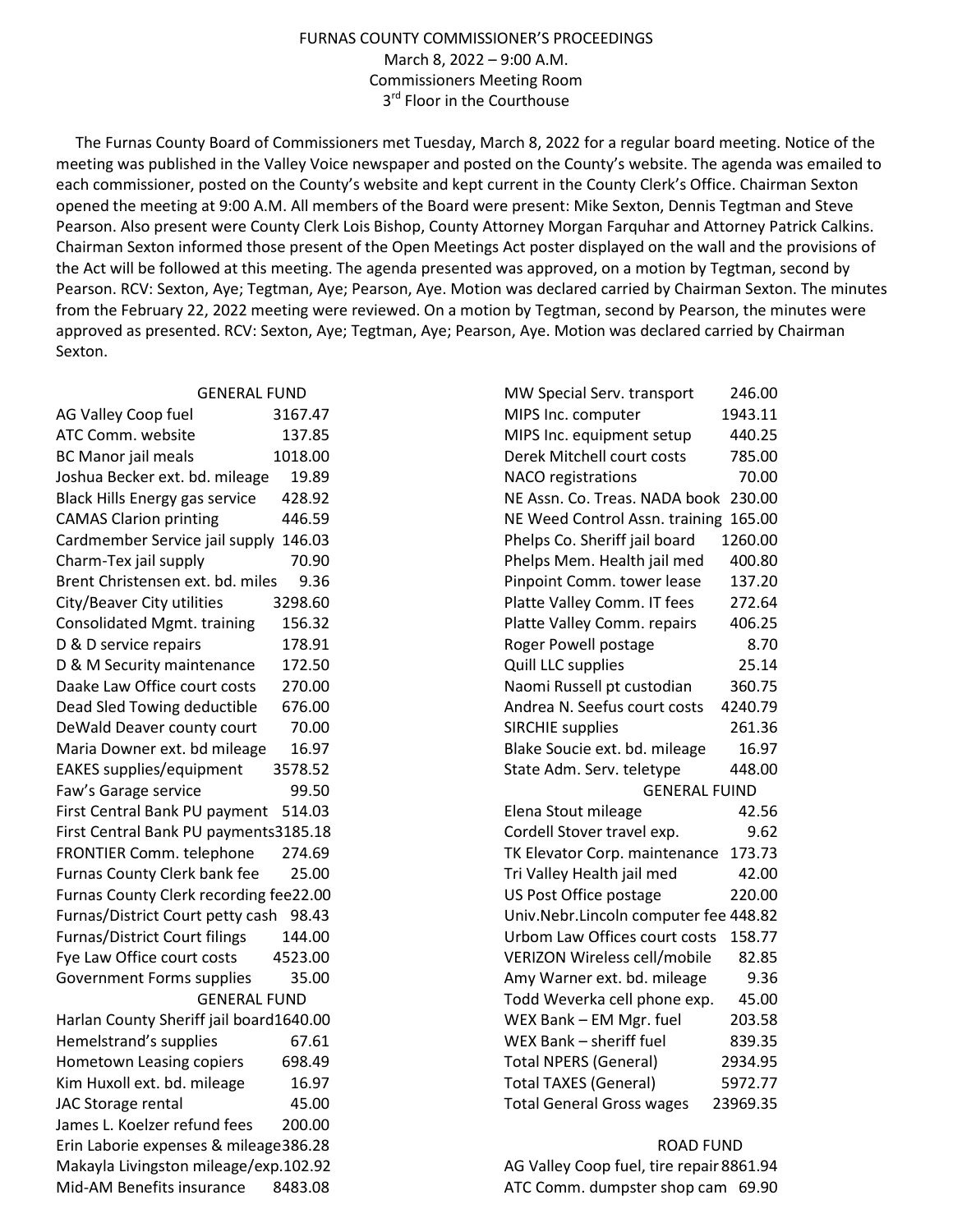| ATC Comm. shop phones               | 91.10               | Platte Valley Comm.rep.teletype176.97        |
|-------------------------------------|---------------------|----------------------------------------------|
| Black Hills Energy gas service      | 340.07              | Roger Powell administrator<br>350.00         |
| Broeker Welding shop supplies       | 252.06              | Total NPERS (911)<br>39.38                   |
| Cambridge General Store tools       | 485.41              | 54.43<br>Total TAXES (911)                   |
| Cambridge Telephone service         | 56.74               | 911 SPECIAL ACCOUNT                          |
| CHS Agri Service fuel               | 3969.11             | Arapahoe Telephone 84% recur 118.09          |
| City/Arapahoe utilities             | 176.96              | Cambridge Telephone 84% recur148.79          |
| City/Beaver City utilities          | 343.80              | Century Link 84% recur<br>738.13             |
| City/Cambridge utilities            | 160.26              | Frontier Comm. 84% recur<br>254.23           |
| <b>Extreme AG supplies</b>          | 147.50              | <b>RECEIPTS</b>                              |
| FRONTIER Comm. telephone            | 67.80               | William Frey filing fee Comm.<br>251.69      |
| Gale's Repair service               | 92.00               | Furnas County Court fines etc. 1460.00       |
| Hemelstrand's supplies              | 115.57              | Furnas Co.District Ct. fines/fees1243.75     |
| Husker Hdwe. Supplies               | 41.21               | City/Arapahoe contract law<br>4862.46        |
| Jim's OK Tire tires/repair          | 5535.86             | Village/Edison contract law<br>250.00        |
| Justin Mowry reimbursement          | 160.00              | Furnas Co. Attorney overweight 375.00        |
| NMC parts/oil                       | 5561.75             | 50.00<br>Furnas Co. Attorney STOP Class      |
| OAK Creek Eng. inspections          | 9300.00             | 50.00<br>Furnas Co. Attorney STOP Class      |
| Overton Sand gravel                 | 4847.87             | K-9 Fund cash donation<br>20.00              |
| S & W Auto Parts supplies           | 565.55              | State/NE Click It or Ticket<br>258.26        |
| SW Farm & Auto supply/tools         | 400.96              | State/NE Drink & Drive You Lose1728.04       |
| Village/Wilsonville utilities       | 70.88               | Don Robinson Co. Farm rent<br>6250.00        |
| Wagner's Supermarket supplies       | 43.16               | Physicians Lab PC refund<br>2050.00          |
| <b>WEX Bank fuel</b>                | 113.35              | Furnas Co. Sheriff Febr'22 VINs 260.00       |
|                                     |                     | Furnas Co. Sheriff Febr'22 Misc 190.81       |
|                                     |                     | Furnas Co. Sheriff Febr'22 Guns<br>45.00     |
|                                     |                     | Furnas Co. Sheriff Febr'22 towing849.50      |
|                                     |                     | Furnas Co. Sheriff Febr'22 phone 97.50       |
|                                     | <b>ROAD FUND</b>    | Furnas Co. Sheriff Feb workrelease2840       |
| <b>Total NPERS (Road)</b>           | 1877.63             | OOMA Inc. 911 fees<br>9.00                   |
| <b>Total TAXES (Road)</b>           | 3984.61             | <b>Compliance Solutions 911 fees</b><br>8.00 |
| <b>Total Road Gross wages</b>       | 16690.08            | Vonage America 911 fees<br>1.00              |
|                                     | 911 REGULAR ACCOUNT | 572.90<br>ATC Hend, Arap, Holb 911 fees      |
| Arapahoe Telephone 16% recur        | 22.49               | MCI Metro Access 911 fees<br>2.00            |
| ATC Comm. recur                     | 40.00               | Bandwidth Inc. 911 fees<br>5.00              |
| Cambridge Telephone 16% recur 28.34 |                     | NE Public Service Com. 911 fees4351.05       |
| Century Link 16% recur              | 140.60              | <b>Comcast Business 911 fees</b><br>2.00     |

Frontier Comm. 16% recur 48.43

Frontier Comm. 84% recur 254.23 **ECEIPTS** mm. 251.69 s etc. 1460.00 s/fees1243.75 aw 4862.46 IW 250.00 weight 375.00 Class 50.00  $P$  Class 50.00  $20.00$ 258.26 ou Lose1728.04 ent 6250.00 2050.00 2 VINs 260.00 2 Misc 190.81 2 Guns 45.00 Ptowing849.50 2 phone 97.50 rkrelease2840.00 OOMA Inc. 911 fees 9.00 1 fees 8.00 Vonage America 911 fees 1.00 fees 572.90 MCI Metro Access 911 fees 2.00 Bandwidth Inc. 911 fees 5.00 11 fees4351.05 Comcast Business 911 fees 2.00 Furnas Co. Clerk photocopies 135.00

 On a motion by Pearson, second by Tegtman, claims were reviewed and approved as presented, with the exception to hold check #39485 for \$2500 until the 3-22-2022 meeting. RCV: Sexton, Aye; Tegtman, Aye; Pearson. Aye. Motion was declared carried by Chairman Sexton.

 The following reports and letters were received and placed on file: Revenue/Fee Reports for ROD, Sheriff, and Clerk of District Court; Treasurer's Operating Statement and Treasurer's Pledged Security Report dated 2-28-22; Clerk of District Court Pledged Securities dated March 4, 2022; letter from Assessor – notice of taxable status; Thank you from Figgins Construction for patronage; NACO legal counsel email response to Sheriff's Tri Valley Covid letter dated January 18, 2022; NIRMA -Cyber Security Toolkit seminars; NIRMA letter (from KC Pawling – Re: introduce himself) on Road Safety & Loss Prevention dated 2-28-22; Email from Spud Construction dated 2-28-22 to introduce business/equipment available; Email from Chad Engle, NIRMA Loss Prevention & Safety Specialist dated 3-2-22 (timely reporting).

 Monte Warner joined the meeting at 10:00 A.M. He discussed his application for a Cattle Guard Permit on Road 429, ½ mile north of Road 713 and terminating south of Road 714, along the east side of the East half of Section 4, Township 2 North, Range 22 West, in Furnas County, Nebraska. A motion by Tegtman, second by Pearson, approved the permit as presented. RCV: Sexton, Aye; Tegtman, Aye; Pearson, Aye; Motion was declared carried by Chairman Sexton.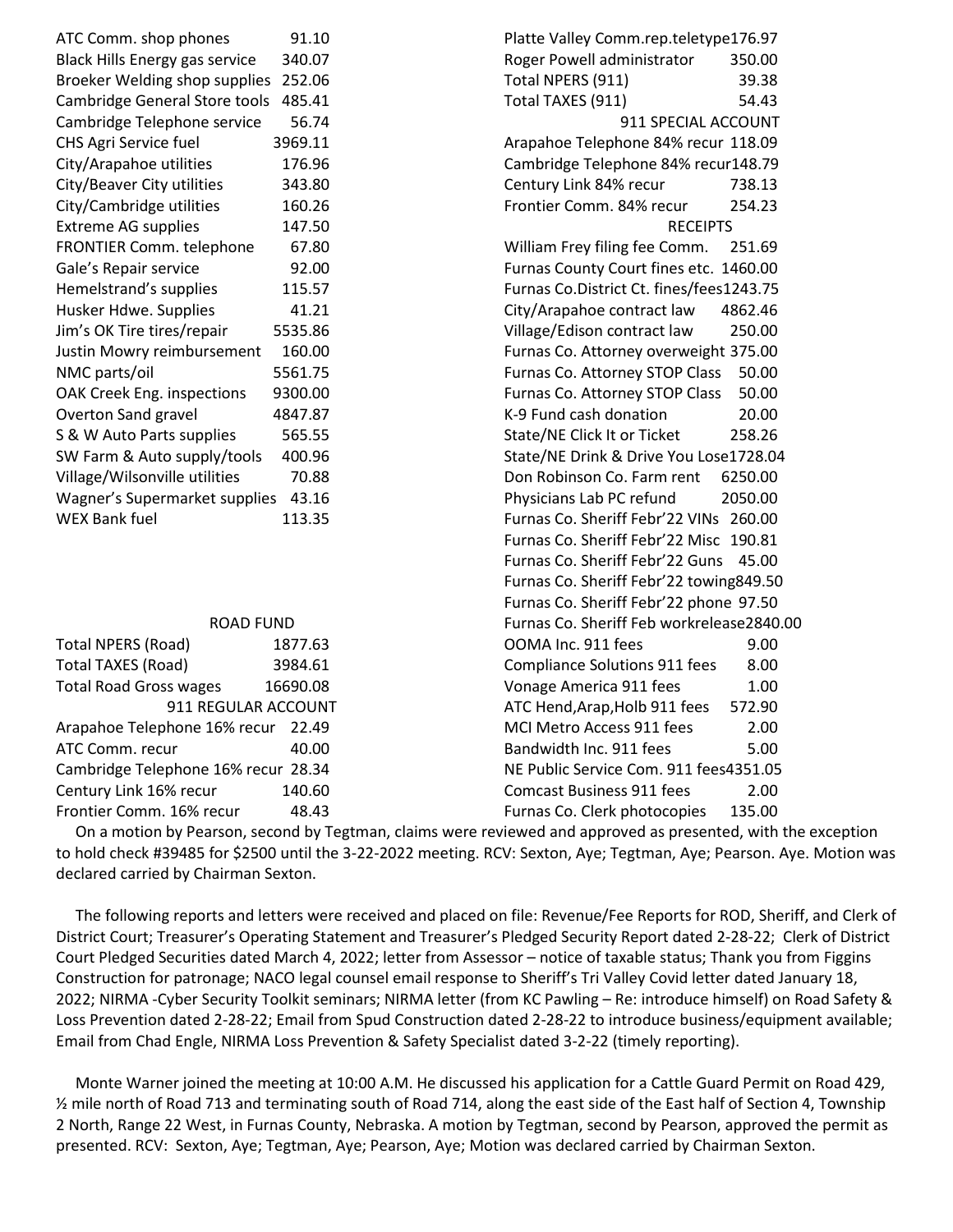Morgan Farquhar discussed with the board to give a deed for abandoned property owned by the county, the N 5.8' of S ½ of Lot 3, Block 21, OT of Arapahoe, to the owner of the remaining S ½ of Lot 3, to restore the original property line. The Road classification project was also discussed.

 Kyle Larson, NE Machinery Co., joined the meeting at 10:30 A.M. to discuss the purchase agreement for a new Caterpillar Motor grader through Sourcewell. On a motion by Tegtman, second by Sexton, the purchase agreement was approved as presented. RCV: Sexton, Aye; Tegtman, Aye; Pearson, Aye. The motion was declared carried by Chairman Sexton.

 Sheriff Doug Brown joined the meeting at 11:00 A.M. to discuss an Interlocal Agreement between the County of Lincoln, NE and the County of Furnas, NE for the housing of inmates. On a motion by Pearson, second by Tegtman, the Interlocal Agreement was signed. RCV: Sexton, Aye; Tegtman, Aye; Pearson, Aye. Motion was declared carried by Chairman Sexton.

 Emergency Manager Roger Powell joined the meeting at 11:15 A.M. He discussed some maintenance items; the replacement of the door on the southside of the courthouse; an electrician needs to put electricity to the door and also check the electrical in the dispatch room; and getting a fuel card for the Courthouse to be used for the purchase of gas for the lawn mower and blue county pickup. On a motion by Tegtman, second by Sexton, it was approved for a Sinclair fuel card to be acquired for Courthouse use. RCV: Sexton, Aye; Tegtman, Aye; Pearson, Aye. Motion was declared carried by Chairman Sexton.

 County Attorney Farquhar discussed his future pending resignation with the County. He recommended the board appoint Patrick Calkins as Deputy County Attorney to work with him until his resignation takes effect. On a motion by Tegtman, second by Pearson, the appointment and salary of \$7166.67 a month was approved. RCV: Sexton, Aye; Tegtman, Aye; Pearson, Aye. Motion was declared carried by Chairman Sexton.

 There was no further business before the Board. Chairman Sexton adjourned the meeting at 12:30 P.M. The next regular board meeting will be held on Tuesday, March 22, 2022 at 9:00 A.M. or subject to call.

\_\_\_\_\_\_\_\_\_\_\_\_\_\_\_\_\_\_\_\_\_\_\_\_\_\_\_\_\_\_\_\_\_\_\_\_\_ \_\_\_\_\_\_\_\_\_\_\_\_\_\_\_\_\_\_\_\_\_\_\_\_\_\_\_\_\_\_\_\_\_\_\_\_

ATTEST: Lois E. Bishop, County Clerk Mike Sexton, Chairman of the Board